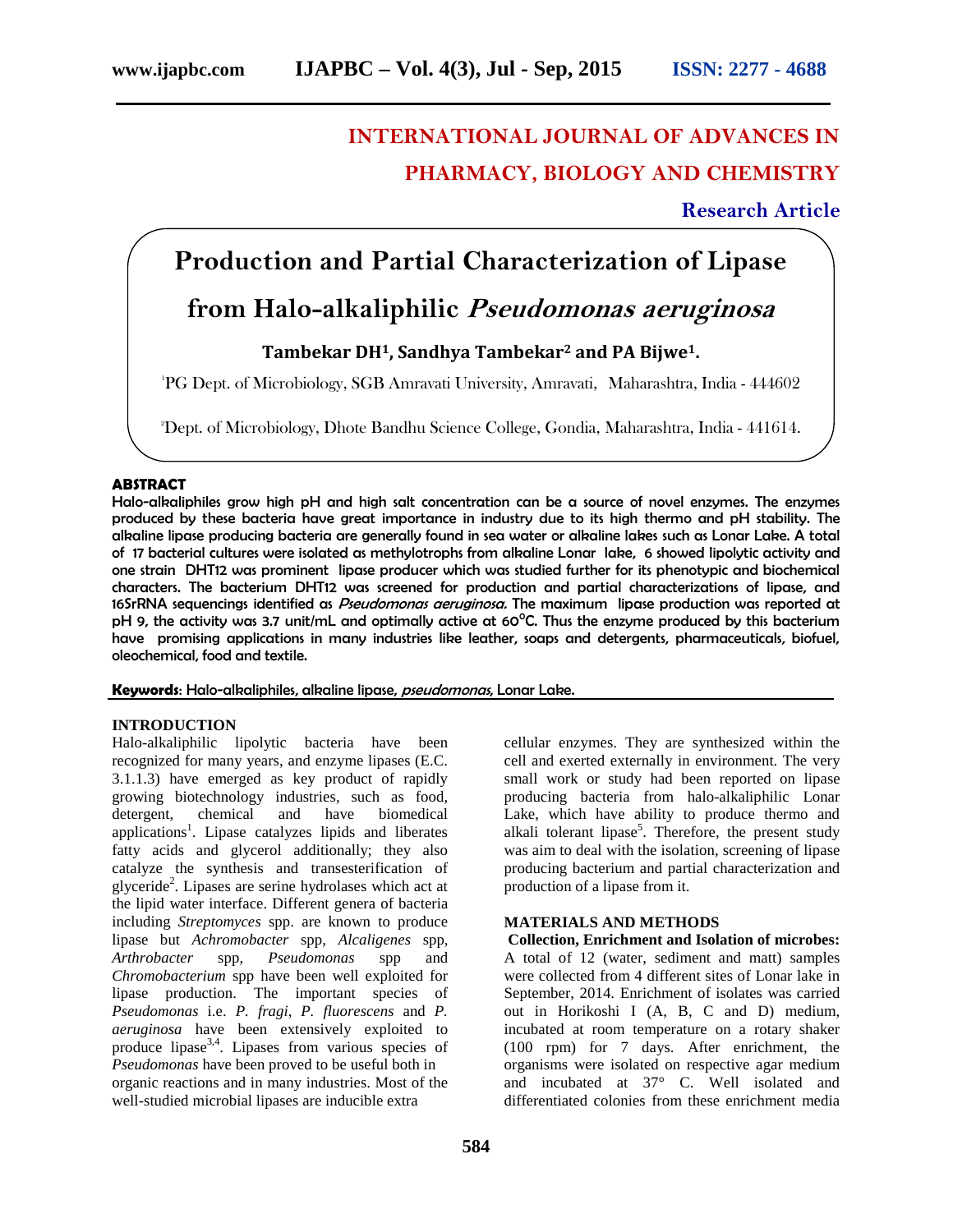were transferred on slants and maintained as stocks for further study $^6$  .

**Screening and Identification of Lipolytic Bacterial Alkaliphiles:** The isolated bacterial colonies were screened for lipolytic activities on egg yolk agar medium (pH 10) at  $37^{\circ}$ C for 72 h. The halozone appears around the colony indicated lipid hydrolysis and lipolytic bacterium<sup>5</sup> (Joshi *et al.*, 2005). The bacteria with prominent zone of clearance on egg yolk agar medium were processed for identifications based on morphological, cultural and biochemical characteristics and identified in accordance with the methods recommended in Bergey's Manual of Systematic Bacteriology. The 16S rRNA sequencing and BLAST identification was performed by Agharkar Research Institute, Pune (Maharashtra).

**Production, Optimization and assay of Crude Enzyme Extracts:** In 100 mL of sterile alkaline nutrient broth, 1 mL egg yolk was added and the broth was inoculated with cultures and after for 72 h incubation on rotary shaker, centrifuged the broth at 5000 rpm for 15 min. The supernatant served as crude enzyme sources for extracellular lipase. Lipolytic activity in the synthetic media was determined titrimetrically on the basis of olive oil hydrolysis by the slightly modified method of assay mixture containing 180 mL of distilled water, 20 mL olive oil, 0.4 g sodium benzoate with 1g gum arabic. Assay mixture contains 5 mL oil emulsion, 5 mL 0.1 M tris buffer, added with 1 mL enzyme suspension was incubated for 30 min at room temperature. After incubation the reaction was stopped by addition of acetone and methanol mixture and liberated fatty acids were titrated with 0.025 N NaOH using 1% phenolphthalein as indicator<sup>7</sup>. The one unit of Lipolytic activity was defined as the amount of enzyme that produced fatty acid in (μmL–1) unit per mL under the standard assay conditions and determined as under: **bydrolysis**) was selected for detail on the selected for detail on the offered backetium (DHT12) is loop. The selected for detail on cultures and after for 72 and the 1). The 16s rRNA sequencings g yolk was added and th **nn and assay of Crude** selected bacterium (DHT)<br>
200 mL of sterile alkaline  $\mu$ m in width Gram-regard<br>
yolk was added and the 1). The 16s rRNA seq<br>
cultures and after for 72 h identified this bacterium<br>
Fre, centrifuged

#### **Lipase Unit Calculation:**

Lipase activity = 
$$
\frac{V \times N}{V_{\text{(sample)}}} \times \frac{1000}{30}
$$

Where-  $\Delta V = V_2 - V_1$  $V_1$  = Volume of NaOH used against control flask  $V_2$ = Volume of NaOH used against experimental Flask.

 $N =$  Normality of NaOH

**Enzyme kinetics alkaline Lipase:** The effect of pH on alkaline lipase from *Pseudomonas* spp. was determined by assaying the enzyme activity at different pH ranging from 7.0 to 10.5 and effect of temperature at different temperature ranging from  $40^{\circ}$ C to 100<sup>°</sup>C. The effect of substrate and enzyme concentration on alkaline lipase activity was determined by incubating the reaction mixture (pH 10.5) for 30 min with variable substrate and enzyme concentrations.

#### **RESULTS AND DISCUSSION**

The presence of both alkali-tolerant and obligate alkaliphilic lipase producers were recorded and identified by phylogenetic analysis in Lonar Lake8<sup>8,9</sup>. In the present study, a total of 17 different bacterial species were isolated from water, sediment and matt samples of Lonar Lake. Out of 17 bacterial methylotrophs, 6 were lipase producer and the one which was prominent lipase produce (25 mm zone of hydrolysis) was selected for detail study (Fig.1). The selected bacterium (DHT12) is long rod  $(5.0 \,\mu\text{m})$ , 1.0 μm in width Gram-negative and highly motile (Table 1). The 16s rRNA sequencings and blast analysis identified this bacterium as *Pseudomonas aeruginosa* JCM 5962 (T) (Table 2).

The lipolytic activity of lipase produced by *Pseudomonas aeruginosa* was pH sensitive and optimum activity at pH 9 (Fig.2). In the present experiment, temperature increases enzyme activity and maximum recorded at 60°C and there after it declined (Fig.3). Tambekar *et al*<sup>10</sup> , isolates *Bacillus cereus* OCW3 (1) strain from Lonar lake and recorded optimum lipase production at pH 9 and at 60ºC As the substrate concentration increases, the enzyme activity also increases up to the maximum level after which it decreases. Optimum substrate concentration for activity of lipase was found to be 2.37unit/mL at 6 mL (Fig.4). Optimum lipolytic activity was recorded at 3.7unit/mL enzyme at 6mL of substrate concentration (fig. 5). The concurrent results was recorded by Tambekar *et al*<sup>11</sup>, who isolated three strains of *Bacillus pseudofirmus* and showed lipase production was maximum at pH 9 and activity was 1.54 unit/mL to 1.66 unit/mL.

### $\times \frac{1000}{30}$  **CONCLUSION**

The *Pseudomonas aeruginosa* is prominent alkaline thermostable lipase producer and optimally active at high alkaline pH 9 and thermostable at 60°C and can be used in the industrial level. Thus the enzyme produced by this bacterium have promising applications in many industries like leather, soaps and detergents, pharmaceuticals, biofuel, oleo chemical, food and textile.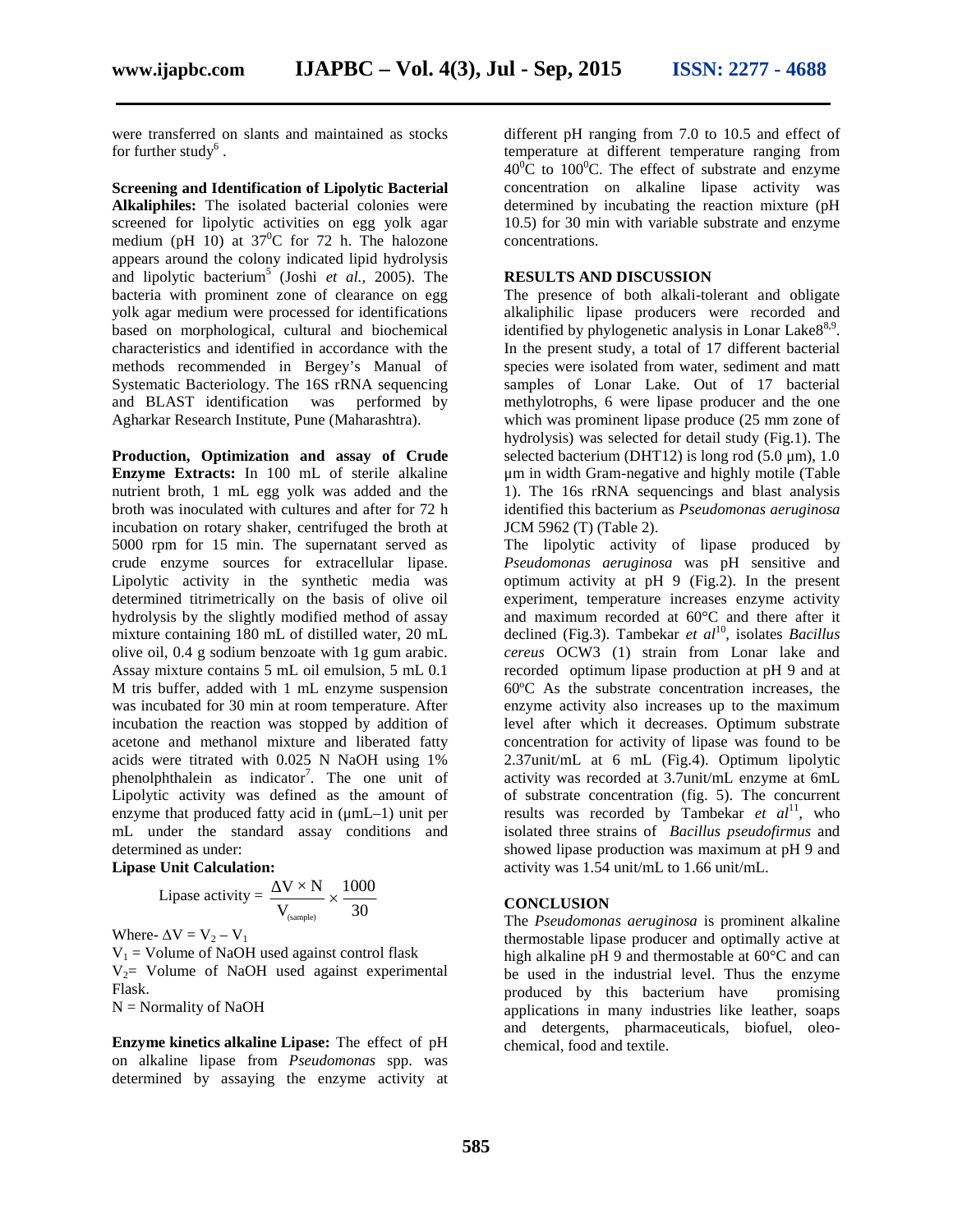| Test                    | Results          | Test                          | Results                      |
|-------------------------|------------------|-------------------------------|------------------------------|
| Morphological Character |                  | <b>Biochemical characters</b> |                              |
| Gram character          | -ve              | Nitrate reduction             | $\blacksquare$               |
| Shape                   | LR               | Catalase                      | $^{+}$                       |
| Size                    | $5x1 \mu m$      | Oxidase                       | $+$                          |
| Arrangement             | Single           | Indol                         | $\overline{a}$               |
| Spore                   |                  | <b>MR</b>                     | $\overline{\phantom{m}}$     |
| Colony                  | Green            | <b>VP</b>                     | $\overline{\phantom{a}}$     |
| Capsule                 |                  | Citrate                       | $+$                          |
| Motility                | $\boldsymbol{+}$ | Utilization                   |                              |
| Growth at temperature   |                  | Glucose                       | $+$                          |
| $37^{\circ}$ C          |                  | Arabinose                     | $^{+}$                       |
| $45^{\circ}$ C          | $^{+}$           | Mannitol                      | $^{+}$                       |
| $50^{\circ}$ C          | $\! + \!$        | Xylose                        | $^{+}$                       |
| $55^{\circ}$ C          | $^{+}$           | Lactose                       |                              |
| Growth at pH            |                  | Trehalose                     | $\overline{\phantom{m}}$     |
| pH7                     | $\! + \!$        | Sucrose                       | $^{+}$                       |
| pH8                     | $\ddot{+}$       | Cellobiose                    | $\overline{a}$               |
| pH9                     | $^{+}$           | Galactose                     | $^{+}$                       |
| pH10                    | $+$              | Maltose                       | $+$                          |
| pH11                    | $+$              | Fructose                      | $^{+}$                       |
| Growth at NaCl          |                  | Salicin                       | $\qquad \qquad \blacksquare$ |
| 1% NaCl                 | $+$              | Sorbitol                      | $\overline{a}$               |
| 2% NaCl                 | $\ddot{}$        | Raffinose                     | $\overline{\phantom{m}}$     |
| 3% NaCl                 | $^{+}$           | Hydrolysis                    |                              |
| 4% NaCl                 | $\ddot{}$        | Starch                        |                              |
| 5% NaCl                 | $^{+}$           | Lipid                         | $+$                          |
| 6% NaCl                 | $^{+}$           | Casein                        | $\! + \!$                    |

**Table 1**

**Table 2**

**Molecular identification and Closest phylogeny of haloalkaliphilic lipase producer**

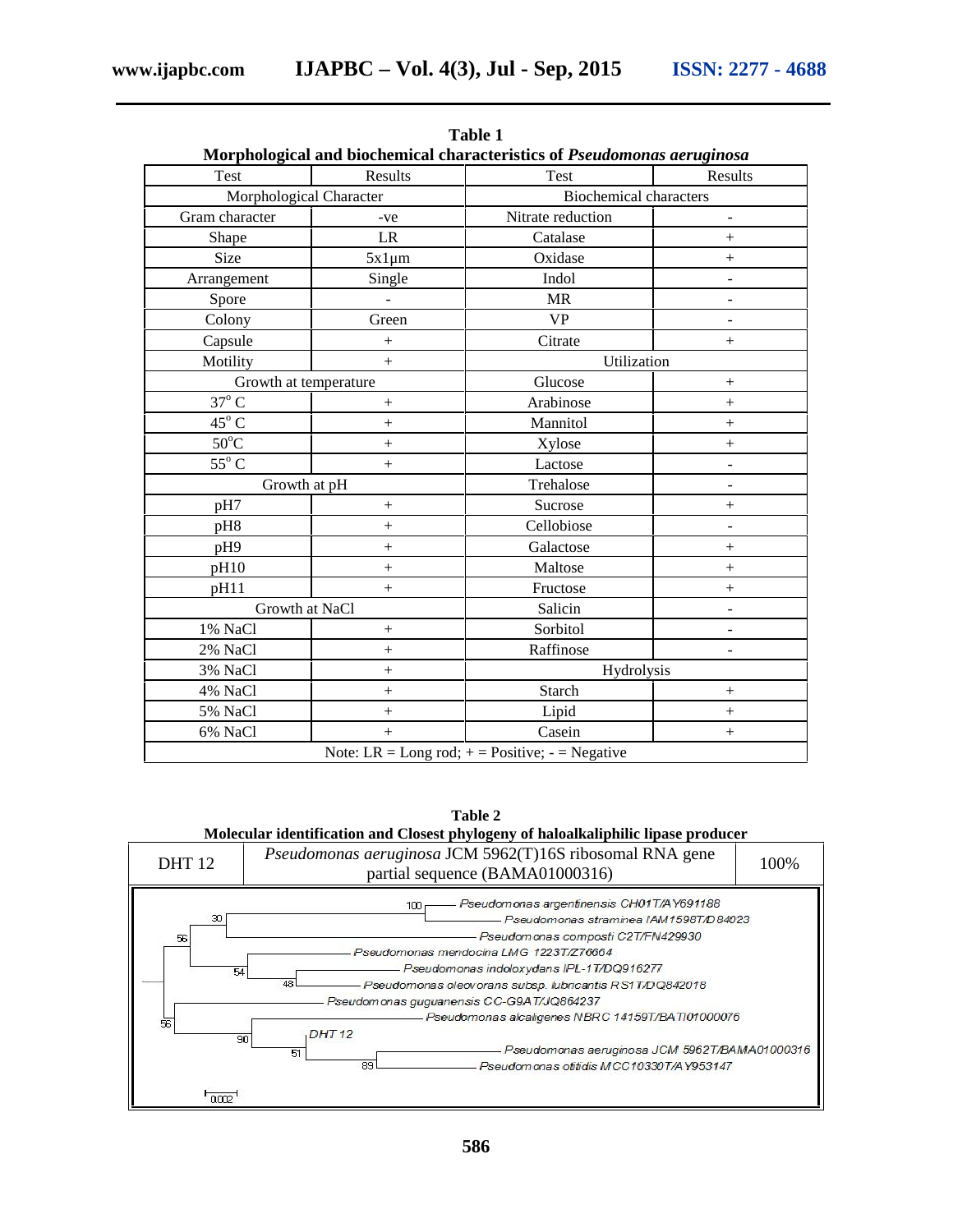

**Fig. 1 Lipolytic Activities of Various bacteria isolated from Lonar Lake**



**Lipolytic acivities** *Pseudomanas aeruginosa* **(DHT12) at various pH**



**Effect of Temperature on Lipase Enzyme**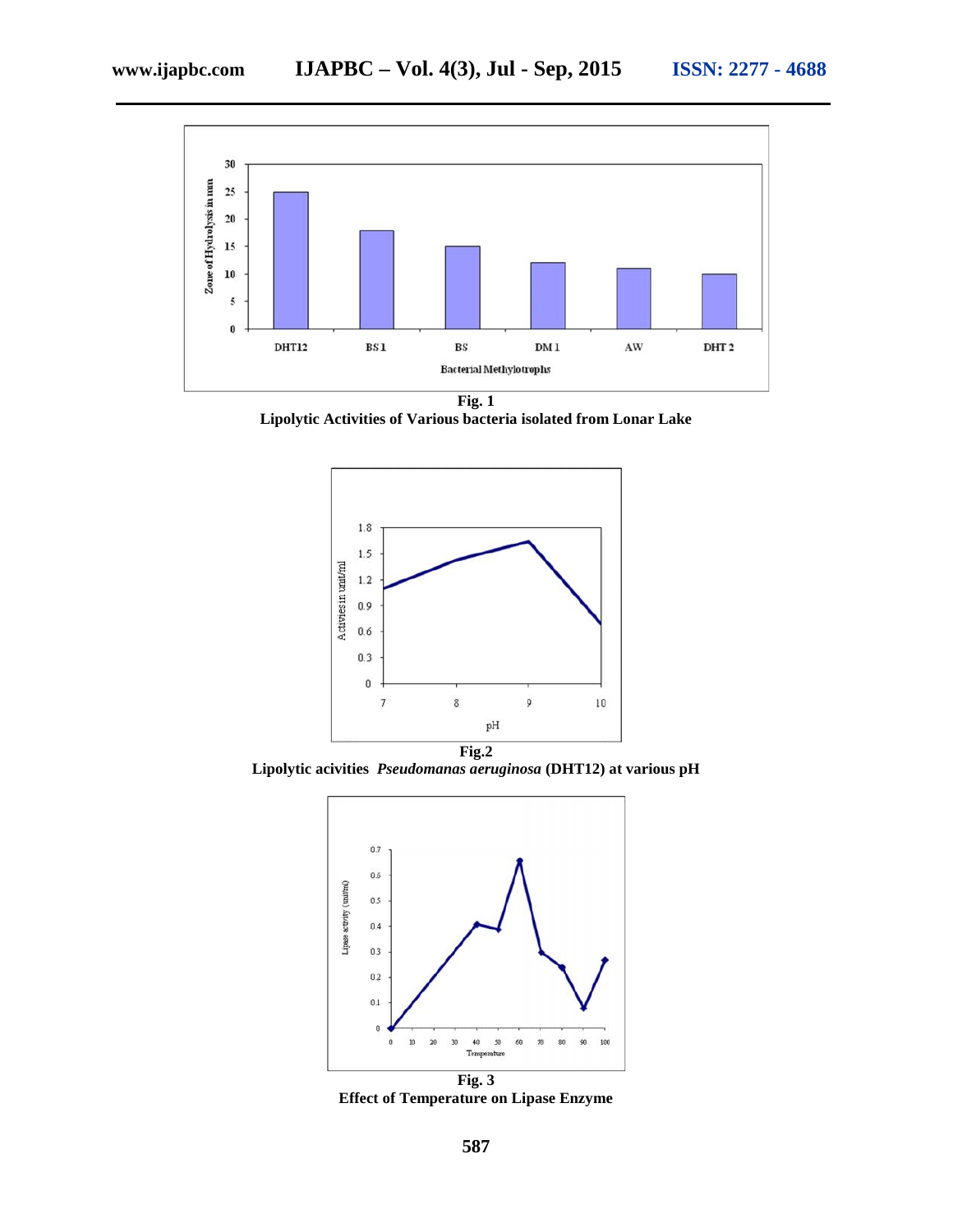

**Fig. 4**

**Lipolytic activies of** *Pseudomonas auruginosa* **(DHT 12) at various substrate concentrations**



**Effect of Enzyme concentration on lipolytic activity**

### **REFERENCES**

- 1. Gupta R, Gupta N and Rathi P, 2004. Bacterial lipases: an overview of production, purification and biochemical properties. Appl. Microbiol. Biotechnol, 2004;64: 763–781.
- 2. Shuen-Fuh Lin, Chien-Ming Chiou, Chuan- Mei Yeh and Ying-Chieh Tsai, 1996. Purification and Partial Characterization of an Alkaline Lipase from Pseudomonas pseudoalcaligenes F-111. App. Env. Microbiol,1996; 62(3): 1093-1095.
- 3. Ghosh PK, Saxena RK, Gupta R, Yadav RP and Davidson S. Microbial lipases: production and applications. Sci. Progress, 1996;79(2): 119-157.
- 4. Kanwar L and Goswami P. Isolation of 27 Pseudomonas lipase produced in pure hydrocarbon substrate and its application in the synthesis of isoamyl acetate using

membrane immobilized lipase. Enzyme Microb Technol, 2002;31: 727–735.

- 5. Joshi AA, Kanekar PP, Sarnaik S and Kelka A , Banmeru PK, Banmaru SK and Mishra V R (2005), Biodiversity of Lonar Crater, pp.71- 75, Anamaya Publishers, New Delhi, India.
- 6. Horikoshi K. Alkaliphiles: some applications of their products for biotechnology, Microbiol Mol Biol Rev,1999;63(4):735–750
- 7. Kempka AP, Lipke NL, Pinheiro TL F,Menoncin S, Treichel H, Freire DMG, Lucci MD and Oliveira D. Response Surface Method to Optimize the Production and Characterization Of Lipase From Penicillium Verrucosum In Solidstate Fermentation, Biop. Biosys. Eng., 2008;31(2): 119-125.
- 8. Tambekar DH and Dhundale VR. Studies on the Physiological and Cultural Diversity of